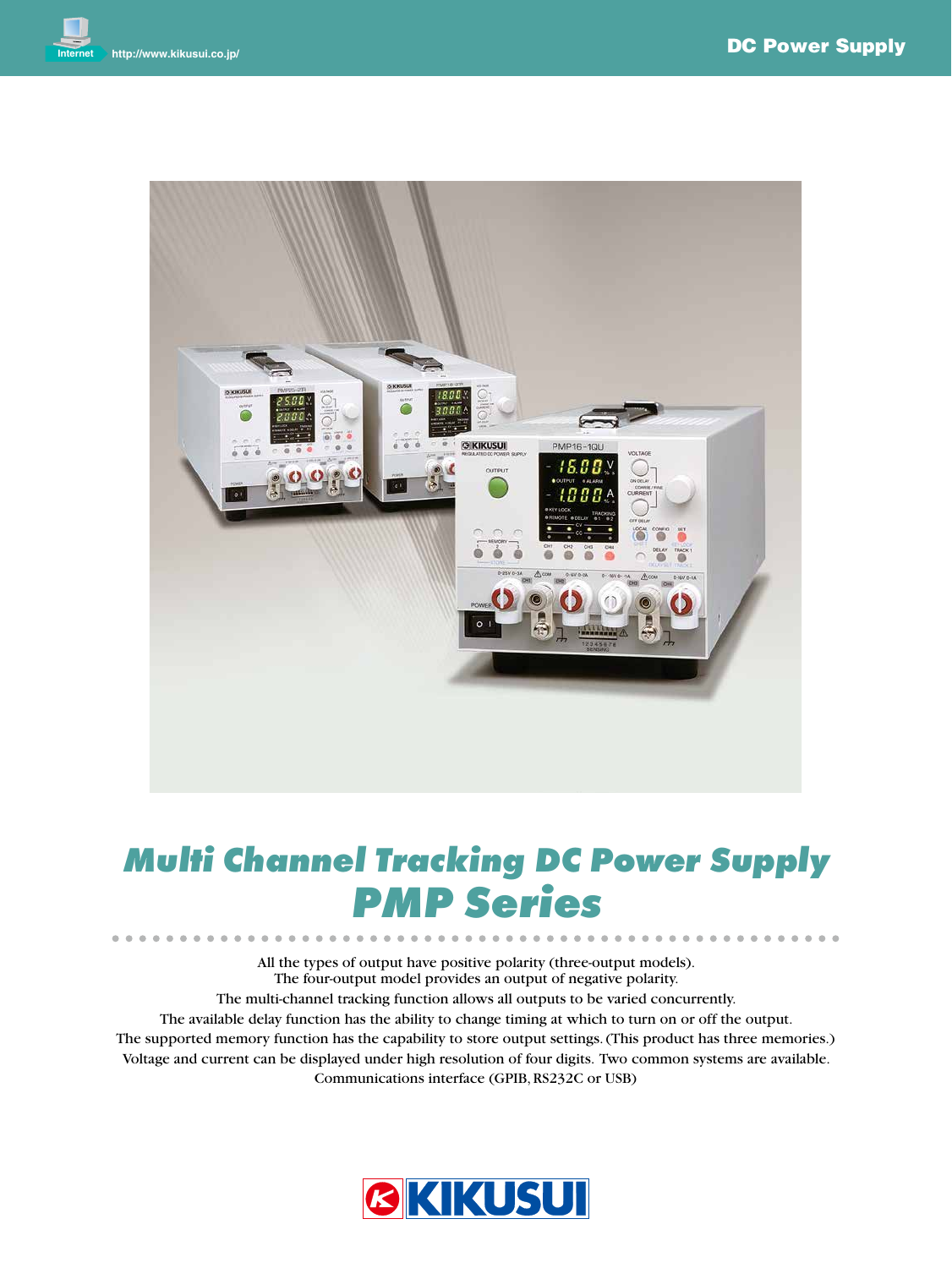# **PMP SERIES**



# Multi-output power supply characterized by multi-channel tracking and positive polarity

The small-size PMP series DC power supplies support functions and performance necessary as testers for use by design, development, and quality assurance personnel, and provide constant multi-output voltage (CV) and current (CC). The past multi-output power supply can provide only two types of concurrently variable output. The PMP series, however, implements "Multi-channel Tracking" that allows all types of output to be varied concurrently. It also supports a "Delay Function" that can change output on/off timing, and a "Memory Function" that can store output settings. Moreover, the PMP series is equipped with an external contact that enables control over turning on and off output, and over calling the memory. All the types of output this product provides have positive polarity (three-output models), which allows the product to be used as a power supply for developing digital equipment and other devices not requiring a negative power supply circuit. Furthermore, this product, which supports two common systems, is well adapted to an application for one power supply unit to offer digital and analog signals that have different common potentials.

### Features

- All the types of output have positive polarity (three-output models). \* The four-output model provides an output of negative polarity.
- The supported multi-channel tracking function allows all output to be varied concurrently in the same ratio or width (absolute value).
- The available delay function has the ability to change timing at which to turn on or off the output.
- $\blacksquare$  The supported memory function has the capability to store output settings. (This product has three memories.)
- $\blacksquare$  Voltage and current can be displayed under high resolution of four digits.
- Two common systems are available. (The three-output model supports CH1 and CH2/3, while the four-output model supports CH1/2 and CH3/4.)
- $\blacksquare$  A remote sensing function is supported for all output.
- Control via an external contact (Memories 1, 2 and 3, as well as output on/off)
- Communications interface (GPIB, RS232C or USB) \* Factory option.

# Applications

- Automobile-related devices: Car navigation systems, car stereos, ECUs
- Information-related devices, consumer devices: LCDs, CPUs, mobile terminals, RF modules for use in wireless LANs, DVD + RW drives, mobile device LSI chips, circuit evaluators for notebook PCs/DVD players/flat TV sets, D/D converter for use with notebook PCs, audio operational amplifiers, substitutes for D/D converters embedded in products
- Research institutes, educational institutes: Research facilities

# n **All the types of output have positive polarity (three-output models), and the output capacity (current rating) is enhanced!**

These models meet the need for positive multi-output power supplies (same-polarity multi-output power supplies), and can be used as power supplies for developing digital equipment and other devices not requiring a negative power supply circuit. (The PMP16-1QU provides a negative output.) They are enhanced in output capacity beyond conventional multi-output power supplies, and are most suitable as power supplies for developing circuits for digital home electric appliances with increasing capacity. The PMM and PMR series are also available as multi-output power supplies that output positive and negative voltages.

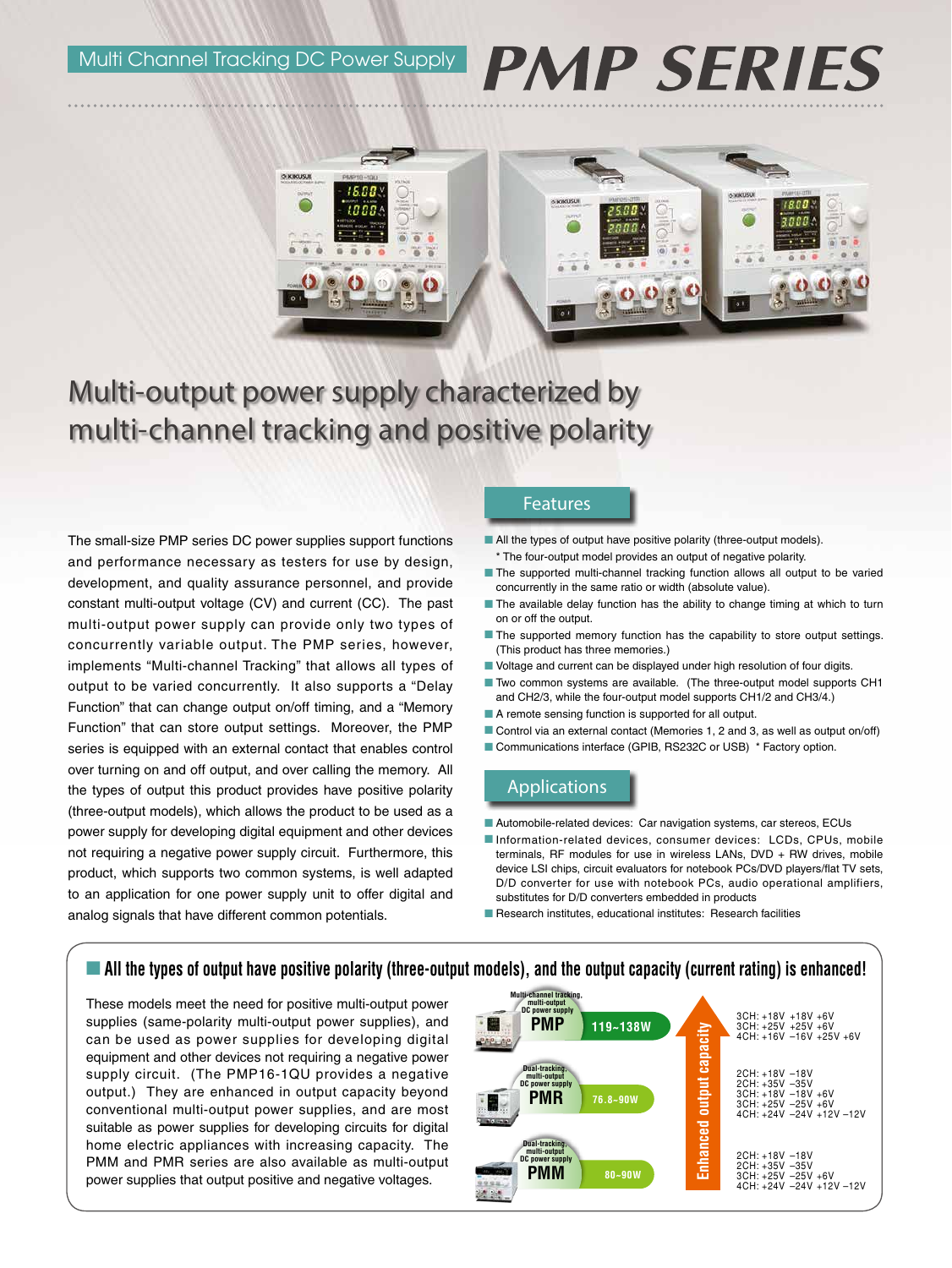# l**Description of the panel (PMP18-3TR)**





# Function

# l**Tracking function**

This function allows all outputs to be varied concurrently in the same ratio or width (absolute value). All outputs can be varied from 0 V (or 0 A) to the rated voltage (or the rated current) in the operational region. The channel subject to the tracking operation and the reference channel can be set freely. This is useful because it eliminates the need to vary the outputs for various circuit voltages on the board on a channel-by-channel basis, enabling the outputs on the individual channels to be varied concurrently. The tracking function provides two different methods below.

#### **1. Absolute value varying**

The channel subject to tracking varies in output voltage value (or current value) by the same value (absolute value) as the amount of variation in the output voltage value (or current value) of the reference channel.

#### **2. Ratio varying**

This function varies the value of output voltage ( or current) of the specified channel in proportion (%) to the changes in the reference channel. \*Variable range : 0.0% to 200.0%



**<Operation examples of the tracking function>**

# l**Two common systems are available**

The three-output models support CH1 and CH2/3, while the four-output model supports CH1/2 and CH3/4. A single unit can supply power to a circuit with different common potentials or a circuit in which the digital signal system is separated from the analog signal system.

# $\bullet$ **Delay function**

This function allows timing for turning on or off each output to be varied. It allows setting of the period from the time the OUTPUT switch is pressed until each output is turned on (ON DELAY) or turned off (OFF DELAY). Allowable delay period range: 0.1 s to 99.9 s



Note: The actual rise time after the output is turned on and the actual fall time after it is turned off differ depending on the output and load conditions. The conceptual drawing ignores the rise and fall times. Also, there is an internal processing time from the time the OUTPUT switch is pressed until the output is turned on or off, so that even if the time is set to 0 s, there will be an error of several tens of milliseconds.

If the power is not applied in a predetermined sequence, the entire system may run out of control and, in the worse case, may cause damage. Thus, delay control is necessary for the ON times of power outputs. It is also necessary for the OFF times of power outputs. This function is very useful for driving circuits requiring such control.

# l**Communications interface**

#### **(Factory option): GPIB, USB, or RS232C**

Three types of interface for controlling a PMP series power supply from a personal computer will be available as a factory option.

By mounting the interface, the power supply can be started up without an external controller, and can be used as a system power supply for use in manufacturing processes.



# $\bullet$  Memory function

The memory function allows storing of the settings of each output (three memories).

It allows storing of up to three combinations of the voltage and current settings and delay set time for each output and recalling of them when needed.